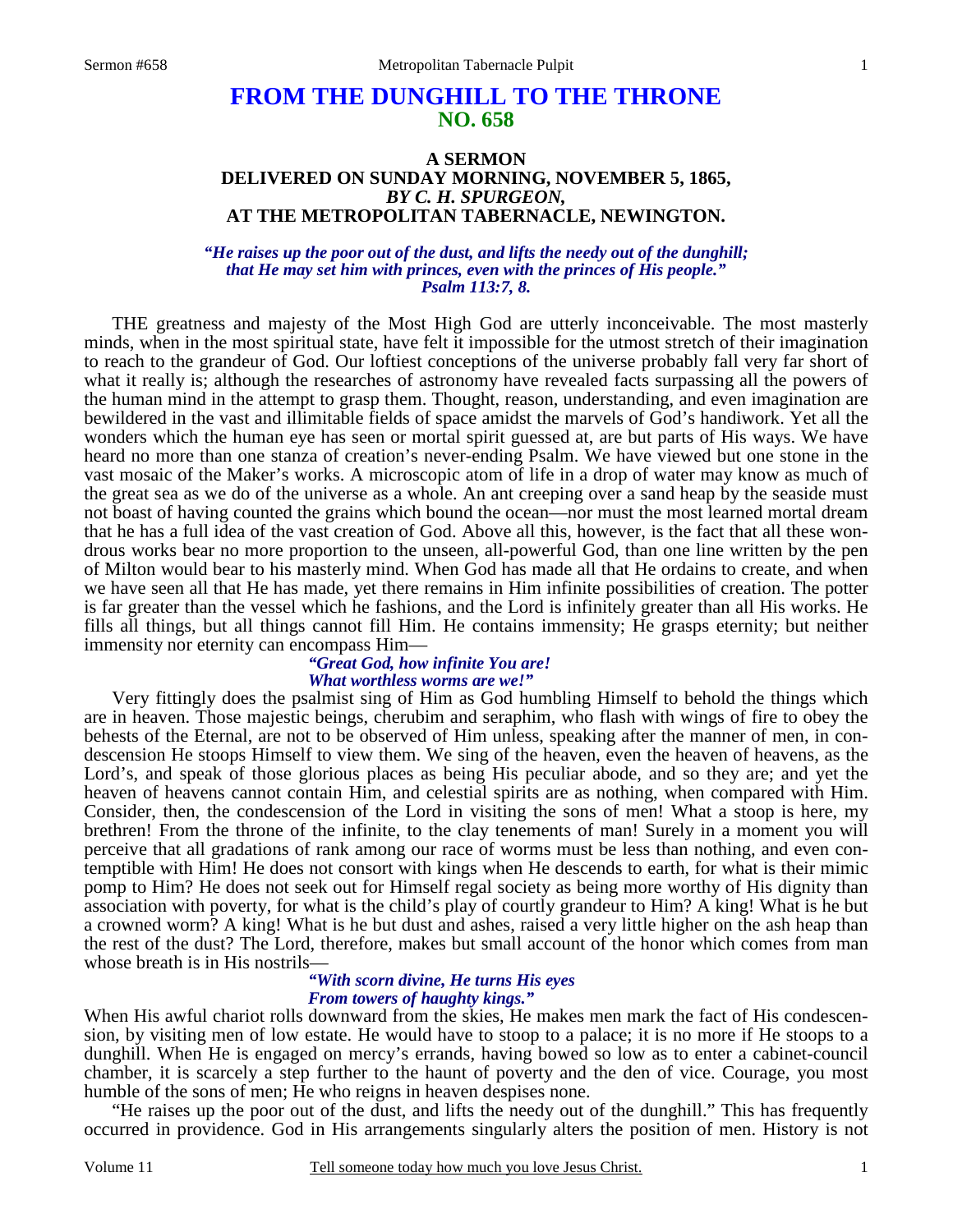without many instances, in which the uppermost have become lowest, and the lowest have been highest. Verily, "There are first who shall be last, and there are last who shall be first." Solomon said, "I have seen servants upon horses, and princes walking in the dust." And the same thing has been seen even in these modern times, when kings have fled their thrones, and men who were prowling about in poverty have mounted to imperial power. God in providence often laughs at pedigree and ancestry, and stains the honor and dignity of everything in which human nature boasts itself. From the kennel to the palace is an easy ascent when heaven favors.

 It is not upon providence that I intend to dilate, this morning. My text has a special bearing upon God's acts of grace. Here it is above all others that we see the condescending sovereignty of His dealings. He takes the base things of the world, and the things that are not, to bring to nothing the things that are. He selects for Himself those whom men would have repudiated with scorn—He covers His tabernacle of witness with badgers' skins, chooses unhewn stones to be the materials for His altar, a bush for a place of blazing manifestation, and a shepherd boy to be the man after His own heart. Those persons and things, which are despised among men, are often highly esteemed in the sight of God.

 In considering the text this morning, let us notice the objects of God's choice. First, *where some of them are;* secondly, *how He takes them from their degraded state;* thirdly, *how He lifts them up;* and fourthly, *where He puts them.*

 It will be the history of a child of God, *from the dunghill to the throne.* Novelists are plastering our walls with sensational titles; here is one which might even satisfy them in their ambition to delight the morbid cravings of this age. *"From the dunghill to the throne,"* is a subject which ought to win your attention, and if it does not, the fault must surely lie with me; in it there will always be a blessed novelty of interest; and yet, we thank God that it is a correct description of the upward experience of all the Lord's people. He finds tens of thousands in the dunghill-state, and bears them up by the arms of His mercy, till He makes them to sit among the princes of His people.

**I.** We will begin where God began with us. WHERE GOD'S CHOSEN ONES ARE WHEN HE MEETS WITH THEM.

 The expression used in the text implies, in the first place, that *many of them are in the lowest scale socially.* Sovereign grace has a people everywhere, in all ranks and conditions of men. Were we taken up to heaven, and did the heavenly spirits wear any token of their rank on earth, we would, on returning, say, "Here and there I saw a king; I marked a few princes of the blood, and a handful of peers of the realm; I observed a little company of the prudent, and a slender band of the rich and famous; but I saw a great company of the poor and the unknown, who were rich in faith and known unto the Lord." The Lord excludes no man from His election on account of his rank or condition. We shall not err if we say—

#### *"While grace is given to the prince, The poor receive their share. No mortal has a just pretense To perish in despair."*

Yet how true it is, that many of those whom God has chosen, are found not simply among the workers, but among the poorest ranks of the sons of toil! There are some whose daily toil can scarcely find them bread enough to keep body and soul together, and yet, they have fed daintily upon the bread of heaven. Many are clad in garments of the meanest kind, patched and mended everywhere, and yet they are as gloriously arrayed in the sight of God and the holy angels, as the brightest of the saints; "Yet, I say unto you, that Solomon in all his glory was not arrayed like one of these." Some of the sweetest biographies of Christians have been the lives of the lowly culled from the annals of the poor. Who has not read, *The Young Cottager,* and, *The Dairyman's Daughter?* Who has not found the greatest pleasure in visiting those bed-ridden ones, who lie in the alms' room, those saints of God who owe to charity their daily food, because sickness has deprived them of the means of earning their bread?

 My poor hearer, you may this morning, while sitting in that pew, feel as if you were scarcely respectable enough to be in a place of worship, but I pray you, let not your poverty hinder your receiving the gospel, whose peculiar glory it is that it is preached to the *poor!* You may have nothing at all in this world, not a foot of ground which you can call your own; you may have been fighting against adversity, a deadly struggle, year after year, and yet, you may still be as poor as poverty itself. I will neither commend nor upbraid your poverty, for there is nothing necessarily good or bad morally in any state of life, but I beg that you will not let your circumstances discourage you in the matter of your spiritual interest before God. Come as a beggar if you are a beggar. Come in rags, if you have no other covering. "He

2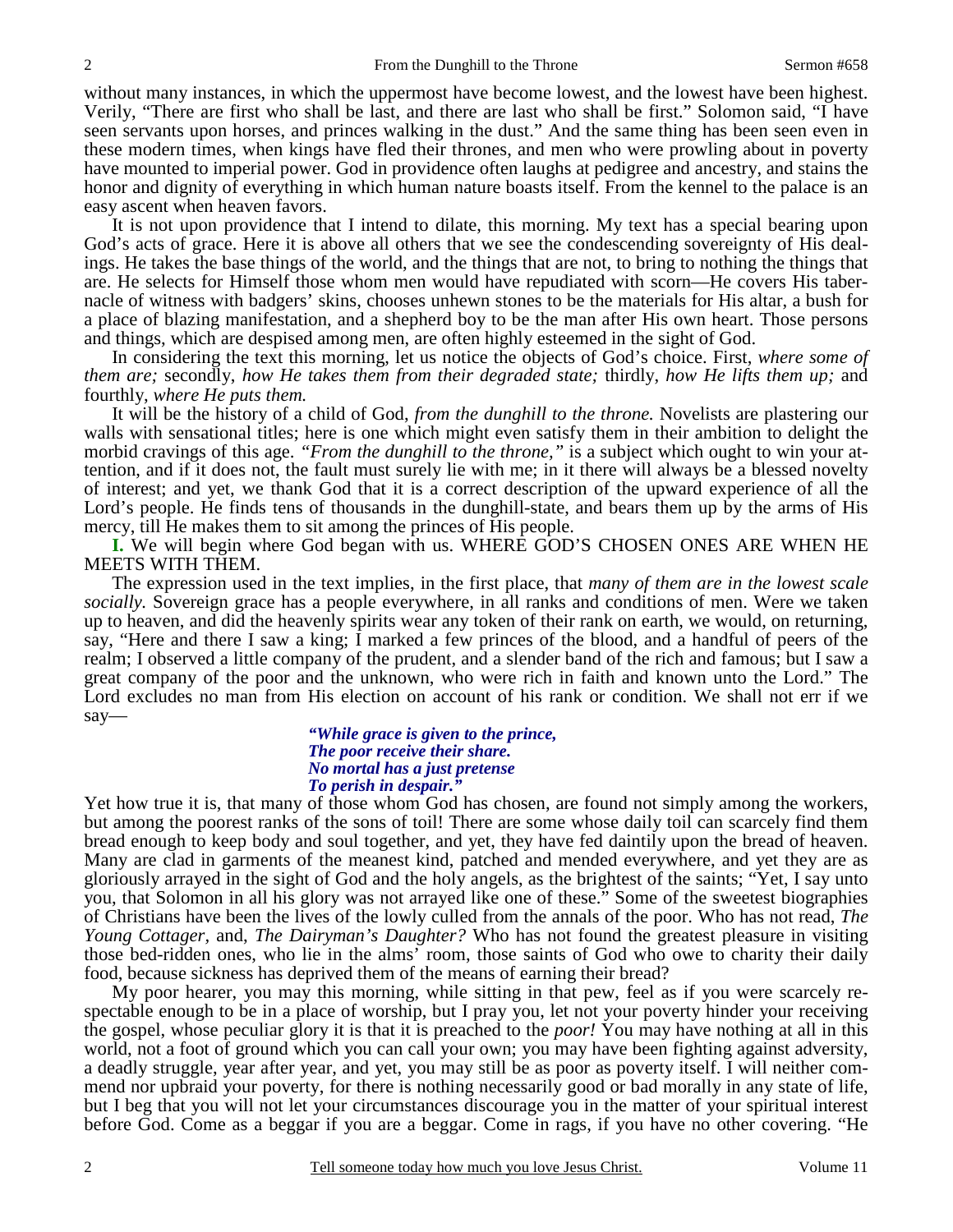The expression in the text does not refer merely to social gradations. I have no doubt it has a more spiritual meaning. *The dunghill is a place where men throw their worthless things.* When you have quite done with an article, and cannot put it to any further use, you throw it away. It has been turned to two or three accounts since it was first employed for its original intention, and now it is in the way and can no longer be harbored. It is of no use to be sold even as old metal, and therefore, you throw it on the dunghill that it may be taken away with the rubbish. How often have God's own chosen people felt themselves to be mere refuse and sweepings, good for nothing but to be cast away? You, dear friends, are in a like case, for you have discovered your own utter worthlessness. Looking upon yourself in the light which you have received from heaven, your fancied value has all departed. You were very important once in your own esteem, but you now perceive that your loss, so far from affecting heaven and earth, would be of no more consequence to the world at large, than the throwing of rotten fruit upon the dunghill, or the falling of a leaf from one forest tree amidst a myriad. In your own estimation there is in you a lack of adaptation for any useful purpose; you are of no more use than salt which has lost its savor. You cannot glorify God as you wish; you do not wish as much as you should. You can neither pray with the earnestness you desire, nor praise with the gratitude you wish to feel. Looking back upon your past life, you are heartily ashamed. In a corner you mourn out, "Lord, what a worthless piece of lumber I have been in this world! What a cumberer of the ground! What an unprofitable servant!" You have been useful to your family, or to your country, and once you thought this enough—but now you measure yourself as in the light of God; and inasmuch as you have never glorified Him who made you, and have brought no honor to Him who is your kind and gracious preserver, you feel yourself to be so worthless, that if the Lord should throw you on the dunghill, and say, "Put him away! He is as worthless as dross and dung," He would only treat you as you richly deserve. My dear friend, this estimate of yourself, though it brings you much unhappiness, is a very healthy sign. When we think little of ourselves, God thinks much of us. "God resists the proud, but gives grace unto the humble." He will not break you, O you bruised reed! He will not quench you, O you smoking flax! But though you are only fit to be cast on the dunghill, His mercy will tenderly consider you, and exalt you among the princes of His people!

 Again, *the dunghill is a place of contempt.* Contempt sometimes sneeringly says of its victim, "He is such a person, that I would not pick him up if I saw him on a dunghill." The sneer of the world condemns some persons thus—"Oh, they are good for nothing; a dunghill is too good for them." Possibly, my hearer, you may be placed in a family where you are much despised. You may not have the ability and sharpness of others of the household, and therefore you are much looked down upon, and are regarded as a poor simpleton, not worth noticing. You have not succeeded in life as others have done, and consequently, you are viewed with much contempt by those who have prospered much and speedily. You may even feel, this morning, as if you merited the contempt poured upon you. You have been saying, "Ah, you despise me, but if you knew me as I know myself, you would despise me more. You think nothing of me, and I am less than nothing. You call me an ill name, but could you see the deceitfulness of my base heart, you would understand that the name might be worn in truth though given in jest." Well, despised one, let me remind you that the Lord has often looked upon those whom man has despised; and though your own parents may have taken no pleasure in you, and society may sneer at you, and you may, yourself, now feel as if the sneer were well deserved, yet take confidence and be of good heart, for God visits dunghills when He does not visit palaces, and He will lift up the humble and meek from the dust where they pine and languish.

 The next remark may, perhaps, afford more comfort—*the dunghill is the place for filthy and offensive things.* We say of a foul and unsavory thing, "It is too bad to be borne in the house, let it be swept away; put it away with the filth; cover it up." When a matter becomes noxious, putrid, offensive, we want it to be removed at once. Ah, sad that we should have to say this of any of our fellow creatures, but we must say it. There are some whose sins are terribly foul; their iniquities are so vile, that they are an offense in the eyes and ears of all decent men—and the Holy God looks upon their actions with wrath and detestation. Some sinners have become so infamous in character, that they are an injury to all associated with them; they cannot enter into any company without spreading the contagion of their sin; their example is so bad, that it is enough to poison the parish where they live. They are only fit to be put as so much rottenness, foulness, and putridity, on the dunghill where immorality rots out its hour of abomination. But, oh, the love of my Master! He has often stooped to rescue the abandoned from the dunghill. In heaven I see those who had washed their robes and made them white in the blood of the Lamb, who

3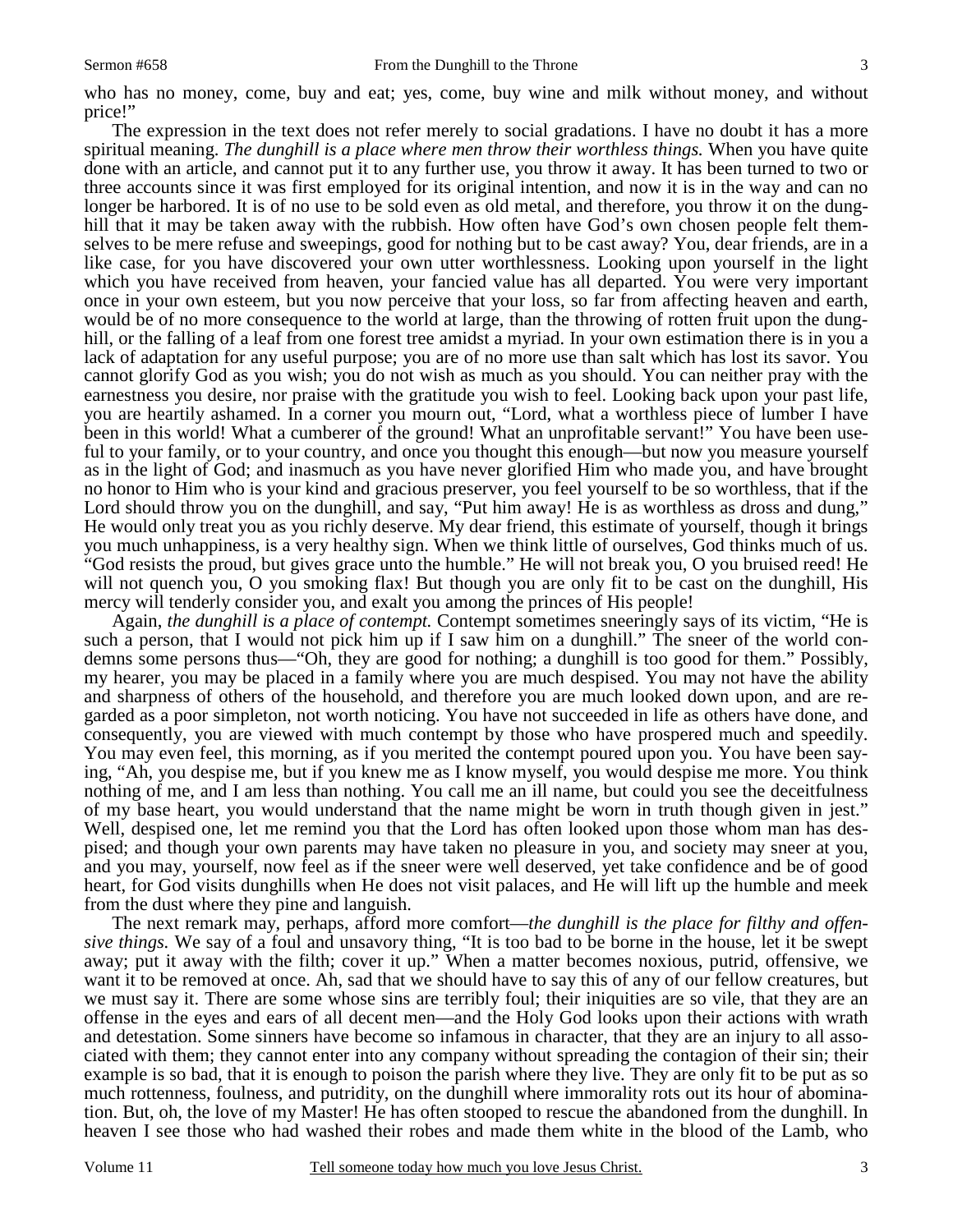once were harlots like Rahab, adulterers like David, and idolaters like Manasseh. Before the throne of God there stand today, among the peers of God, those who, in their days of unregeneracy, were thieves, and drunkards, and blasphemers. Heaven's courts are trod by many who once were the chief of sinners, but who now are brightest among the saints. I pray you, beloved, never think that the gospel of Christ saved great offenders in years gone by, but that now, it is only for the upright and moral! The moral are freely invited to Christ, which we never forget to testify, but the immoral are *welcome* too. The Lord came to our earth as a Physician; and He came not to call the righteous, but *sinners* to repentance; He came not to heal those who are already sound in health, but the sick. O my hearer, if you are so sick with sin that your whole head is sick and your whole heart faint, and from the crown of your head to the soles of your feet there is no soundness in you—nothing but wounds, and bruises, and putrefying sores—yet still, the love of my Master will stoop to you!

 If you have added lust to theft, and even murder to lust; if you are red-handed with infamous iniquity, yet the sacred crimson bath, which was filled from the heart of Jesus, can wash away "all manner of sin and blasphemy." Whoever believes in Him is justified from all things from which he could not be justified by the law of Moses. Refined minds thought just now, that I was using a very ugly expression when I spoke of rescuing rottenness from the dunghill, but the expression is all too clean when compared with sin; for all the filth and loathsomeness that ever offended eye and nostril are sweetness itself compared with sin. The foulest and most detestable thing in the whole universe is sin. It is this which keeps the fire of hell burning as God's great sanitary necessity. There cannot but be a constant Tophet where there is such constant sin. We read that in certain French towns they kindled great public fires because of the cholera. The cholera? What is it compared with sin? Well may God cause the fiery flames of eternal torment to go up forever and ever, for it is only by such terrific punishment, that the plague of sin can be at all restrained within bounds. Sin is a horrible evil, a deadly poison; and yet, sinner, though you are as full of it as an egg is full of meat, and as reeking with it as the foulest piece of noxious matter can be reeking with foul smell—yet the infinite mercy of God in Christ Jesus can lift you from this utmost degradation, and make you shine as a star in His kingdom at the last!

 Once more, the dunghill may be spiritually considered as *the place of condemnation.* You look at a certain article of food, for instance, and the economical housewife does not wish to waste anything. Well, if it may not serve for food, may it not be useful for something else? At last, when she sees that it is of no service, the sentence of condemnation is, "Let it be cast on the dunghill." Nebuchadnezzar, in his memorable proclamation concerning the Lord Jehovah, said that whoever should speak a word against Him should be cut in pieces, and his house should be made a dunghill. There is a connection, then, between the dunghill and condemnation. Now there may be in this audience, this morning, a man who feels himself to be under sentence of condemnation. You have so often had pricks of conscience; so frequently have been taught better, and yet you have sinned against light and knowledge, and now you consider yourself to have sinned beyond the reach of mercy. My voice, this morning, very likely grates on your ears; though it is meant to convey to you the most gladsome tidings that ever silver trumpet rung out to bankrupt sinners on the day of jubilee, yet it sounds to you like the voice which proclaims your doom. Well, poor sinner, if you are, in yourself, condemned, and a hoarse voice has said, "To the dunghill with him! To the flames of hell with him!" yet I come to you in Jehovah's name, and bid you hear this Word of God this morning—"He raises up the poor out of the dust, and lifts the needy out of the dunghill; that He may set him with princes." What do you say to this? What if God should forgive you this morning? What if He should make you His child? What if He should give you a crown of life that fades not away? "Oh," you say, "if He would, I would love and bless Him." Sinner, He will do it if you can now believe in the Lord Jesus, whose blood cleanses us from all sin. By the death of Jesus, I beseech you trust in the atoning sacrifice of Calvary, and you shall live to praise His redeeming love.

 I must not, however, leave out a thought which just occurred to me. A thing which lies upon the dunghill *is in contact with disgusting associates;* and, therefore, the text may represent those, who have up to now, lived in the midst of evil associations. When these doors are opened, there often come in here, out of curiosity, persons who are not regular attendants at places of worship—I must say the most hopeful class that I ever address—for some of you who have heard my voice, and the voices of other ministers so long are almost hopeless; we might as well give you up, for we have pleaded with you so frequently, and put the truth of God before you so constantly, that surely if it ever was to have been blessed to you, it would have been blessed already. But those to whom the gospel is a new thing occasionally drop in, and some of these come from the very worst society, fresh from the theater, the gin palace, and worse places still—the name of Jesus scarcely known, except as it may be used in blasphemy,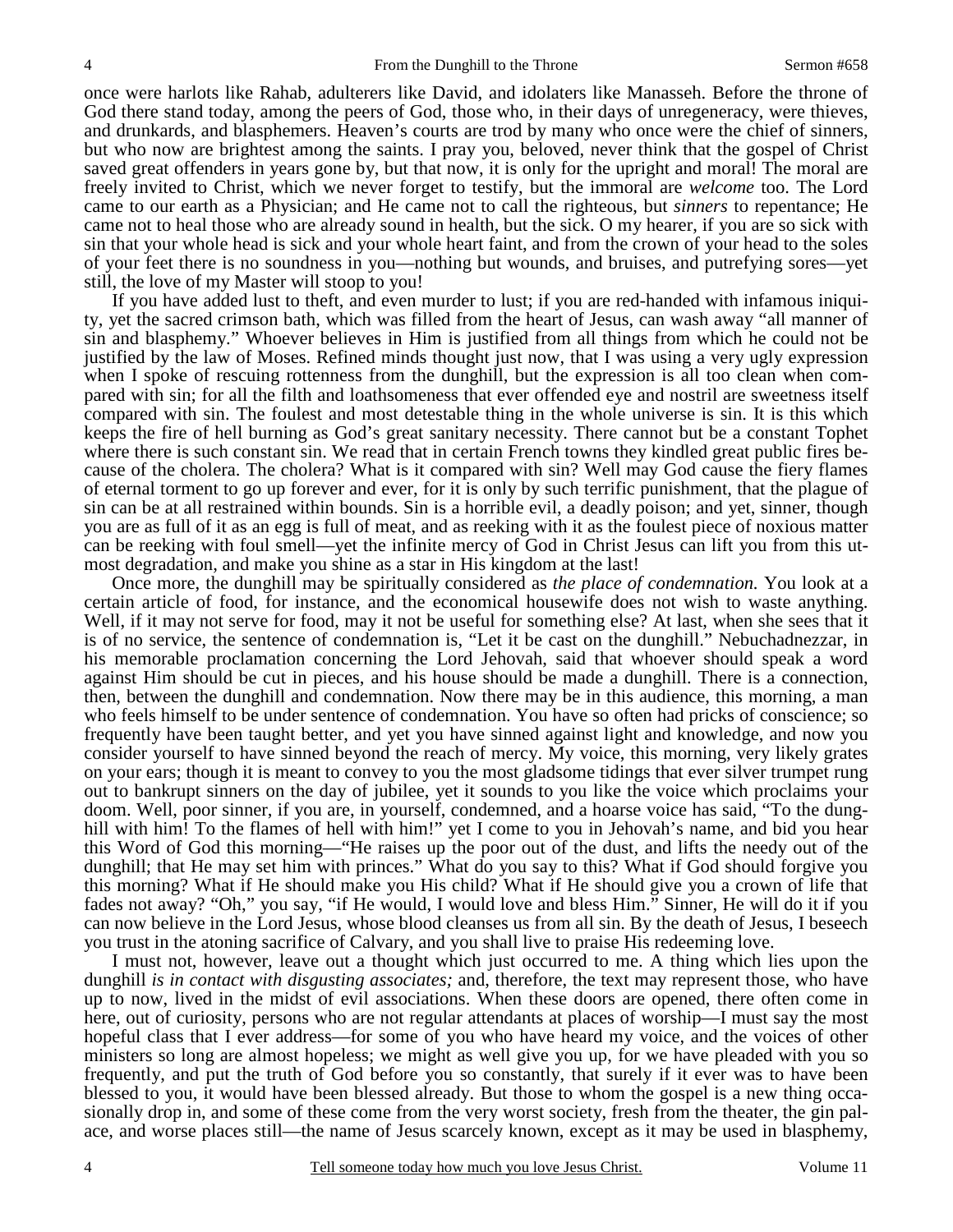5

and the person never thought of God Most High, except as He is invoked in a curse. Friend, we are glad that you are here! You have been on the dunghill, you are on the dunghill now; you have been living with publicans and harlots; you have kept bad company; you have not been nurtured among the choice and the elite of mankind, on the contrary, you have been among the pots and dwelt in the hedges. Now it is such as you are, that Jesus Christ bids us gather in. "Go out quickly into the lanes, and into the hedges, and as many as you find bid to the supper." And they brought in the blind, and the halt, and the lame, and they took their seats and feasted where others who were first invited refused to come! I call to you, then, if such there are within my hearing, to you who do not often darken the doors of God's sanctuary, to you who live among the profane and the debauched, turn to Jesus Christ, I pray you! May the eternal Spirit turn you this day, and may you be found among the chosen of God! Alas, and woe is me that I should have to say it, some of you, my hearers, who have been moral and excellent, and have listened to the word these years, will, I solemnly fear, perish in your sins; for verily, verily, I say unto you, publicans and harlots will enter into the kingdom of heaven before some of you who hear the word, but do it not, and listen to it, but feel not its power, and know the joyful sound, but do not receive it into your hearts.

 Thus much, then, as to where some of God's people are found. Let me say that in a certain sense this is where they all are—all on the dunghill of Adam's fall, all on the dunghill of self-conceit, selfrighteousness, and depravity, and sin, and corruption; but sovereign mercy comes to them just as they lie there rotting in heaps of ruin, and rescues them by effectual grace.

**II.** In the second place, we desire to describe HOW THE LORD RAISES THEM FROM IT.

 He lifts the needy out of the dunghill. It is a dead lift, and none but an eternal arm could do it. It is a feat of omnipotence to lift a sinner out of his natural degradation; it is all done by the power of the Holy Spirit through the word, filled with the energy of God. The operation is somewhat on this wise. When the Lord begins to deal with the needy sinner, the first lift He gives him *raises his desires.* The man is not satisfied to be where he was, and what he was. That dunghill he had not perceived to be as foul as it really is; and the first sign of spiritual life is horror at his lost condition, and an anxious desire to escape from it. Dear hearer, have you advanced as far as this? Do you feel that all is wrong with you? And do you desire to be saved from your present state? So long as you can say, "It is well with me," and boast that you are no worse than others, I have no hope for you. God does not lift those up who are lifted up already! But when you begin to feel that your present state is one of degradation and ruin, and that you desire to escape from it, then the Lord has put the lever under you! He has begun to raise you up.

 The next sign generally is that to *such a man sin loses all sweetness.* When the Lord begins to work with you, even before you find Christ to the joy of your soul, you will find the joy of sin to have departed. A quickened soul that feels the weight of sin cannot find pleasure in it. Although, without faith in Jesus, the evil of sin cannot clearly and evangelically be perceived, yet the conscience of an awakened sinner, perceiving the terribly defiling character of some sins, compels him to give them up. The alehouse is abandoned; the scorner's seat is given up; the lusts of the flesh are forsaken, and though this does not lift the sinner from the dunghill, yet it is a sign, that the Lord has begun His work of grace. When sin grows bitter, mercy grows sweet. O, my friend, may the Lord wean you from the world's sweet poisons, and bring you to the true pleasures which are hidden in Christ Jesus! It is another blessed sign that the man is being lifted from the dunghill when he begins to feel that *his own self-righteousness is no assistance to him*—when, having prayed, he looks upon his prayers with repentance, and having gone to God's house, rests not in the outward form. It is well when a man is cut off entirely from all confidence in himself. He may still be on the dunghill, but I am sure he will not be there long, for when you and yourself have quarreled, God and yourself begin to be at peace; when you can see through that cobweb righteousness of yours, which once seemed to be such a fair silken garment; when you can hate that counterfeit coin which once seemed to glitter and to chink like true gold; when you are plunged in the ditch, and your own clothes abhor you, it is not long before you shall be saved with an everlasting salvation!

 Now comes the true lift from off the dunghill. That poor, guilty, lost, worthless one, *hears of Jesus Christ,* that He came into the world to save sinners—that poor soul looks to Him with a look which means, "Lord, You are my last resort! If You do not save me, I will perish; and You must save me altogether, for I cannot help You. I cannot give a thread with which to finish Your perfect righteousness. If it is unfinished, I cannot contribute one farthing to make up my own ransom—if You have not completely ransomed me, then Your redemption is of no service to me. Lord, I am a drowning, sinking man; I grasp You as I sink; O save me for Your mercy's sake!"—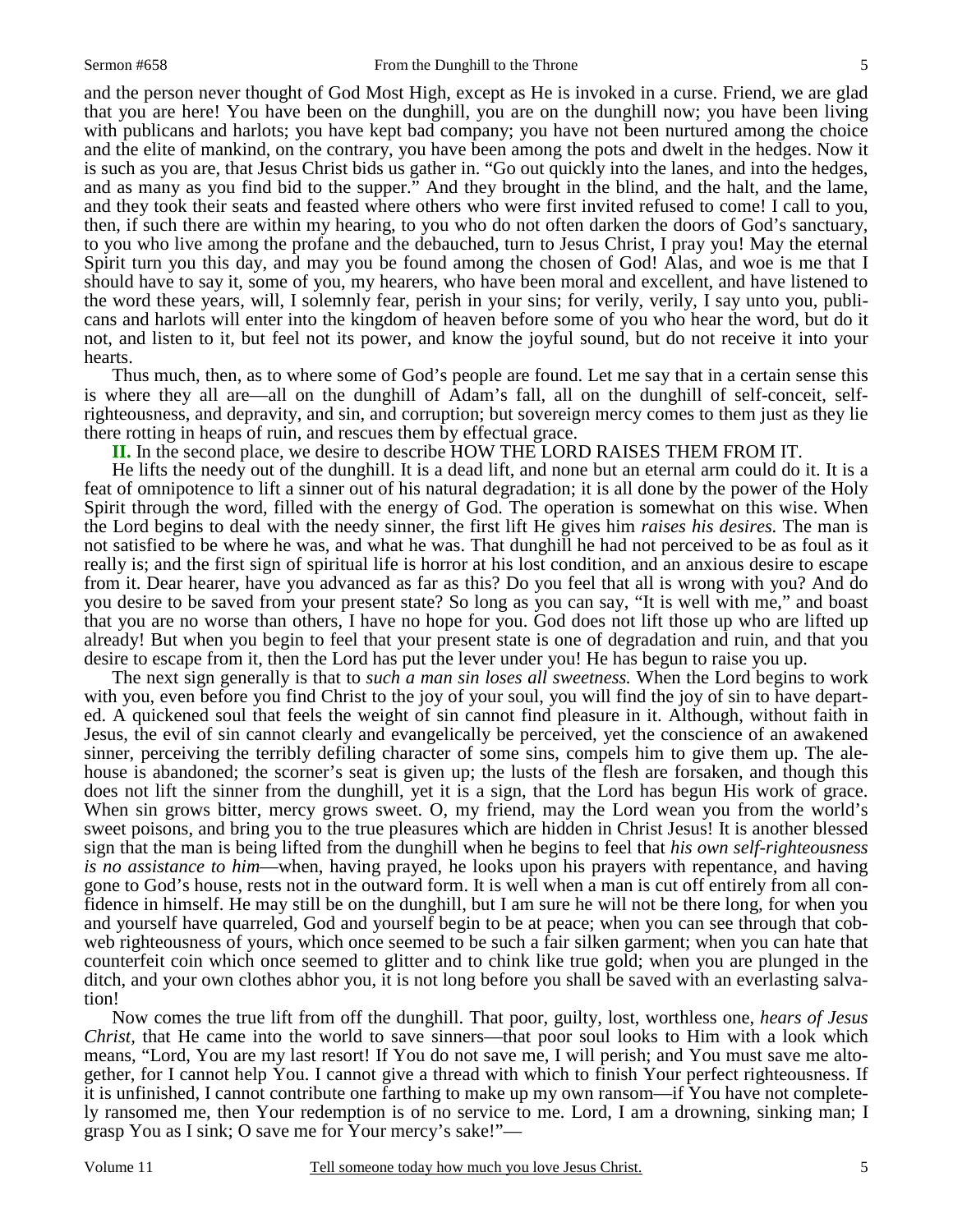#### *"All my help on You is stayed. All my trust from You I bring. Cover my defenseless head With the shadow of Your wing."*

When a soul gets there, then it is off the dunghill, for the moment a sinner thus trusts Jesus Christ, his sins cease to be! God has drawn His pen through them all; they are gone. He is not guilty in the sight of God any longer; he stands acquitted through the atonement, and justified through the righteousness of Jesus Christ. He is a saved man. He may rise from his sackcloth and ashes, and walking at large, may sing of the blood-bought mercy which has set him completely free. Thus, by the gift of the onlybegotten Son, brought personally to the heart, the Lord raises His elect ones from their ruined state; He makes them see it to be a dunghill; makes them feel that they cannot get off of it themselves; points them to Christ; leads them to trust His precious blood, and so they are delivered.

**III.** The third point is, HOW HE RAISES THEM UP.

 It is a blessed thing to be saved from degradation, but praise be to Jehovah, He does not stop there. The Lord does nothing by halves. Oh, the lengths and breadths of love! When He has come right down to where we are, it is only half His journey—it remains for Him to bear us right up to where He is. Oh, it is a blessed thing to be taken off the dunghill, even if our lot were that of hired servants in our father's house; but this does not satisfy the infinite heart of Jehovah—He will lift His people up above all commonplace joys, he will take them right up, up, up as on eagles' wings, till He sets them in the place of princes, and makes them to reign with Him!

 Now, let us have a few minutes' consideration of how our blessed Lord lifts His people up from the common level of humanity to make them rank with princes. In the first place, *they are lifted up by complete justification.* Every Christian here this morning, whatever may have been his past life, is at this instant perfect in the sight of God through Jesus Christ. The spotless righteousness of Christ is imputed to that sinner believing in Him, so that he stands, this morning, "accepted in the Beloved." Now beloved, weigh this, turn it over, and meditate upon it. Poor, needy, but believing sinner, you are as accepted before God at this present time through Christ Jesus, as if you had never sinned, as if you had done and performed every work of His most righteous law, without the slightest failure. Is not this sitting among princes? Complete justification furnishes the believer with a throne as safe as it is lofty, as happy as it is glorious. Ah, you descendants of imperial houses, some of you know nothing of this. This is a note which many an emperor could never sing, "Who shall lay anything to the charge of God's elect? It is God who justifies. Who is he that condemns?" Speak of sitting in pavilions of pleasure, or on couches of state with nobles, princes, kings, Caesars—why the figure flags, it falls short of the mark, for the state of the soul completely justified, outshines all this as the sun outshines yon glimmering candle.

 Take the next step. The children of God who have been taken from the dunghill, many of them, enjoy *full assurance of faith.* They are certain that they are saved; they can say with Job, "I know that my Redeemer lives." As to whether they are children of God or not, they have no question; the infallible witness of the Holy Spirit bears witness with their spirit that they are born of God. Christ is their elder Brother, God is their Father, and they breathe the filial spirit by which they cry, "Abba, Father!" They know their own security; they are convinced that neither "things present, nor things to come, nor height, nor depth, nor any other creature shall be able to separate them from the love of God, which is in Christ Jesus their Lord." I ask every one of understanding heart, whether this is not sitting among princes? Beloved, I would not give a farthing for a prince's throne, but I would give all I had a thousand times told, if I might always enjoy full assurance of faith! The full assurance of faith is a better joy than Shushan's palace of lilies, or Solomon's house of the forest of Lebanon could ever yield. A sense of divine loving kindness is better than life itself—it is a young heaven maturing below to be fully developed above. To know that my Beloved is mine, and that I am His and that He loved me and gave Himself for me, this is far better than to be heir-apparent to a number of empires!

 We go further, the children of God favored by divine grace, are permitted to have *interviews with Jesus Christ.* Like Enoch, we walk with God. Just as a child walks with his father, putting his hand into his father's hand, looking up with loving eyes, so the chosen people walk with their Father God most lovingly, confidingly, familiarly, talking to Him, telling Him their griefs, and hearing from His gracious mouth the secrets of His Love. They are a happy people, for they have communion with Jesus of a more intimate and tender sort than even angels know. We are members of His body, of His flesh, and of His bones; we are married unto Him; He has betrothed us unto Himself in faithfulness and in righteousness; we are dearer to Himself than His own flesh and blood—that He gave to die—and none of us shall ever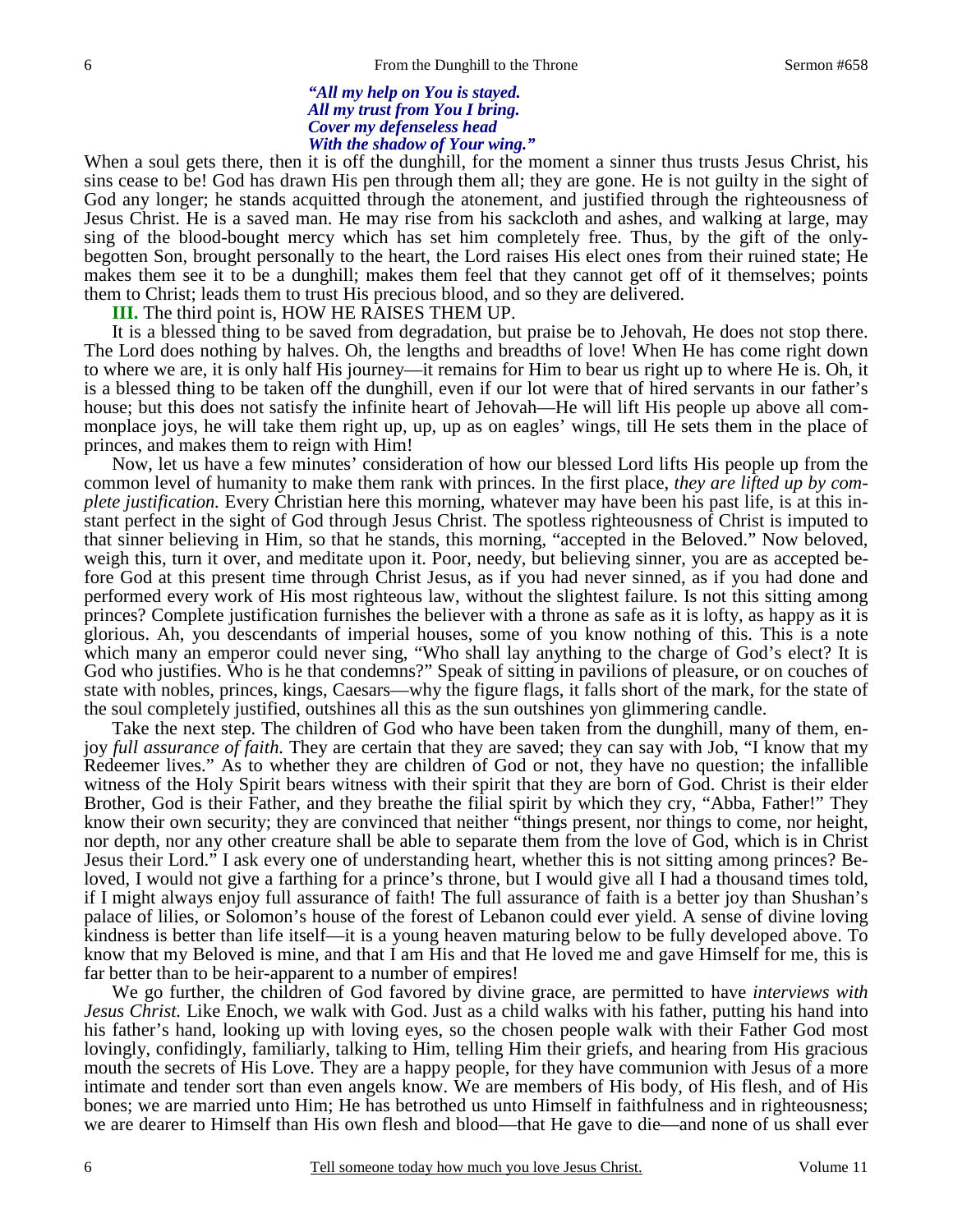perish, neither shall any take us out of His hand. Now, is not this sitting among princes? Princes? Princes? We look down upon your pomp from the eminence on which grace has placed us! Wear your crowns! Put on your purple! Deck yourselves in all your regal pomp, but when our souls can sit with Jesus, and reign as kings and priests, with Him, your splendors are not worth a thought. Communion with Jesus is a richer gem than ever glittered in any imperial diadem. Union with the Lord is a coronet of beauty outshining all the crowns of earth.

 Nor is this all—the elect of God, in addition to receiving complete justification, full assurance and communion with Christ, are favored with the Holy Spirit's *sanctification*. God the Holy Spirit dwells in every Christian; however humble he may be, he is a walking temple in which resides Deity. God the Holy Spirit dwells in us, and we in Him; and that Spirit sanctifies the daily actions of the Christian, so that he does everything as unto God; if he lives, it is to Christ, and if he dies, it is gain. O beloved, it is, indeed, to sit among princes when you feel the sanctifying influences of the Holy Spirit. O, my God, if I might always feel Your Spirit, overcoming my corruption and compelling my soul to holiness, I would not so much as think of a prince, in comparison with my own joy. O my dear brothers and sisters in Jesus Christ, I am sure you can bear witness that when you fall into sin at any time, it brings you very low; you smell that vile dunghill once again, and are ready to die under its fearful stench; but when the Holy Spirit enables you to overcome sin, and to live as Christ lived, you feel that you have a royal standing, and a more than imperial privilege in being sanctified in Christ Jesus!

 Moreover, many saints receive, in addition to sanctification, *the blessing of usefulness;* and, mark the word, every useful man is of princely rank. I am not exaggerating now, but speaking the sober truth; he is the true prince among men who blesses his fellows. To be able to drop pearls from your lips might make you a prince in a fairy tale, but when those lips bless the souls of men by leading them to Jesus this is to be a prince in very deed! To feed the hungry, to clothe the naked, to reclaim the fallen, to teach the ignorant, to cheer the desponding, to inspire the wavering, and to conduct saints up to God's right hand, my brethren, this is to wear a luster which stars and ribbons, orders and distinctions, could never confer. This is the privilege of each one of you, according as the Spirit of God has given you the measure of faith. You, who once did mischief, now subserve the interest of virtue; you, who rendered up your members servants unto unrighteousness, now make those same members servants of righteousness, to the praise and glory of God. No courts of sovereigns can bestow such true honors as dwell in holiness, charity, and zeal.

 And once more, God lifts His people up in another sense—while He gives them sanctification and usefulness, He also *anoints them with joy.* Oh, the joy of being a Christian! I know the world's idea is that we are a miserable people. If you read the pages of history, the writers speak of the gay cavaliers as being men of high spirit and overflowing joy; but the poor Puritans, what a wretched set they were, blaspheming Christmas Day, abhorring games and sports, and going about the world looking so terribly miserable, that it were a pity they should go to hell, for they had enough of torment here! Now this talk is all untrue, or at best is a gross caricature! Hypocrites, then as now, did wear a long face, and a rueful countenance, but there were to be found among the Puritans hosts of men whose holy mirth and joy were not to be equaled, no, not to be dreamed of, or understood by those poor grinning fools, who fluttered around the heartless rogue whose hypocrisies had lifted him to the English throne. The cavaliers' mirth was the crackling of thorns under a pot, but a deep and unquenchable joy dwelt in the breasts of those men—

#### *"Who trampled on the throng of the haughty and the strong, Who sat in the high places, and slew the saints of God."*

Oh, far above the laughter of the gallants of the court, was the mighty and deep joy of those who rode from the victorious field, singing unto the Lord who had made them triumph gloriously! They called them, "Ironsides," and such they were, but they had hearts of steel, which while they flinched not in the day of danger, forgot not to flash with joy, even as steel glitters in the shining of the sun. Believe me, however, whatever *they* were, we who trust in Jesus are the happiest of people—not constitutionally, for some of us have great depression of spirits; Not always circumstantially, for some of us are much tried, and are brought to the utter depths of poverty, but inwardly, truly, really, our heart's joy, believe us, is not to be excelled. I would not stand here to lie for twice the Indies, but I will speak the truth—if I had to die like a dog tomorrow, I would not change places with any man beneath the courts of heaven for joy and peace of mind, for to be a Christian, and know it, to drink deep of that cup, to know your election, to understand your calling—I assure you yields more peace and bliss in ten minutes, than will be found in